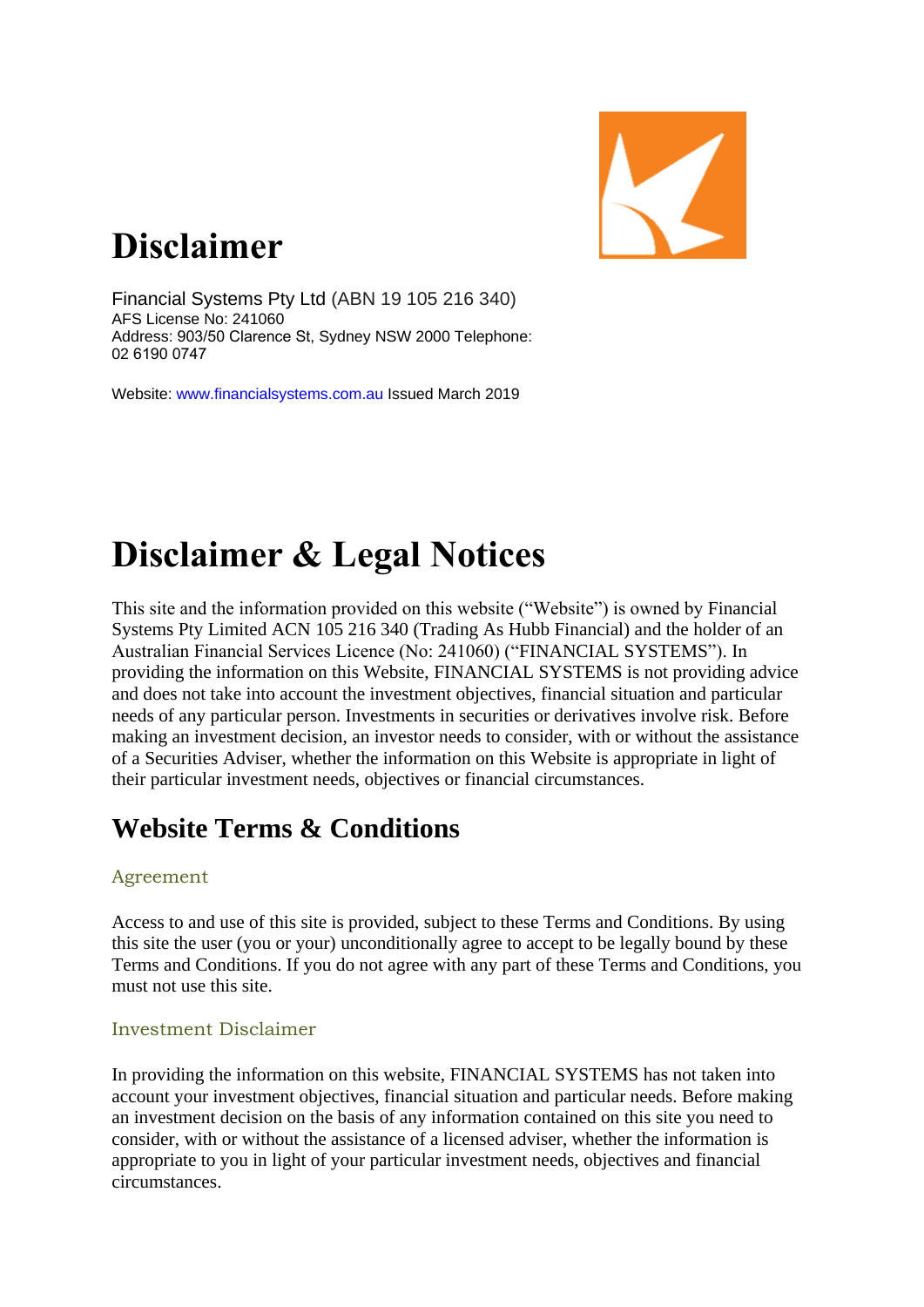# **Testimonials**

Testimonials included on this site represent the outcomes that have been provided to us by individual clients and may not be typical of what every individual will achieve. All testimonials are provided voluntarily, without payment, inducement or other benefit and are from our genuine clients.

# Intellectual Property

The trademarks, logos and service marks displayed on this site (collectively, the "**Trademarks**") are our registered and common law Trademarks, our affiliates, and various third party licensors. All copyright in the information available on this site belongs to us our licensors. The copying, redistribution, retransmission or publication of which is strictly prohibited without our written consent.

Nothing contained on this site should be construed as granting, by implication, estoppel, or otherwise, any licence or right to use any of the content on this site, the copyright therein or Trademarks without our prior written permission, or such other party that may own the content on the site or Trademarks except that you may download, display and print the information presented on this site for your personal use and solely for non-commercial purposes.

You agree that you shall be solely liable for any damages resulting from any infringement of copyright, trademark, or other proprietary right, or any other loss or harm resulting from your use of this site.

# Third party information and Site Links

This site contains or may contain references and links to other companies and/or their sites. We make no representations, warranties or endorsements whatever about any other sites to which you may have access through this site or any products or services of those other companies, even if the products and services of those other companies or their sites are described or offered on this site or integrated with the Products or Services.

The site contains or may contain articles written by third parties. These articles are provided for the interest of our customers, however at no time should they be construed to be our views or to constitute trading advice by us.

ASX material on this site is subject to the Terms of Use which appear on ["www.asx.com.au"](http://www.asx.com.au/)

#### Privacy Policy

Please [click here](http://www.hubb.com/Legal/Privacy.pdf) to review the complete FINANCIAL SYSTEMS Privacy Policy. You acknowledge that you have read the Policy, and agree to its terms.

# Warranty Disclaimer

To the maximum extent permitted by law and subject to the statutory warranties below, FINANCIAL SYSTEMS makes no warranty or representation of any kind regarding this site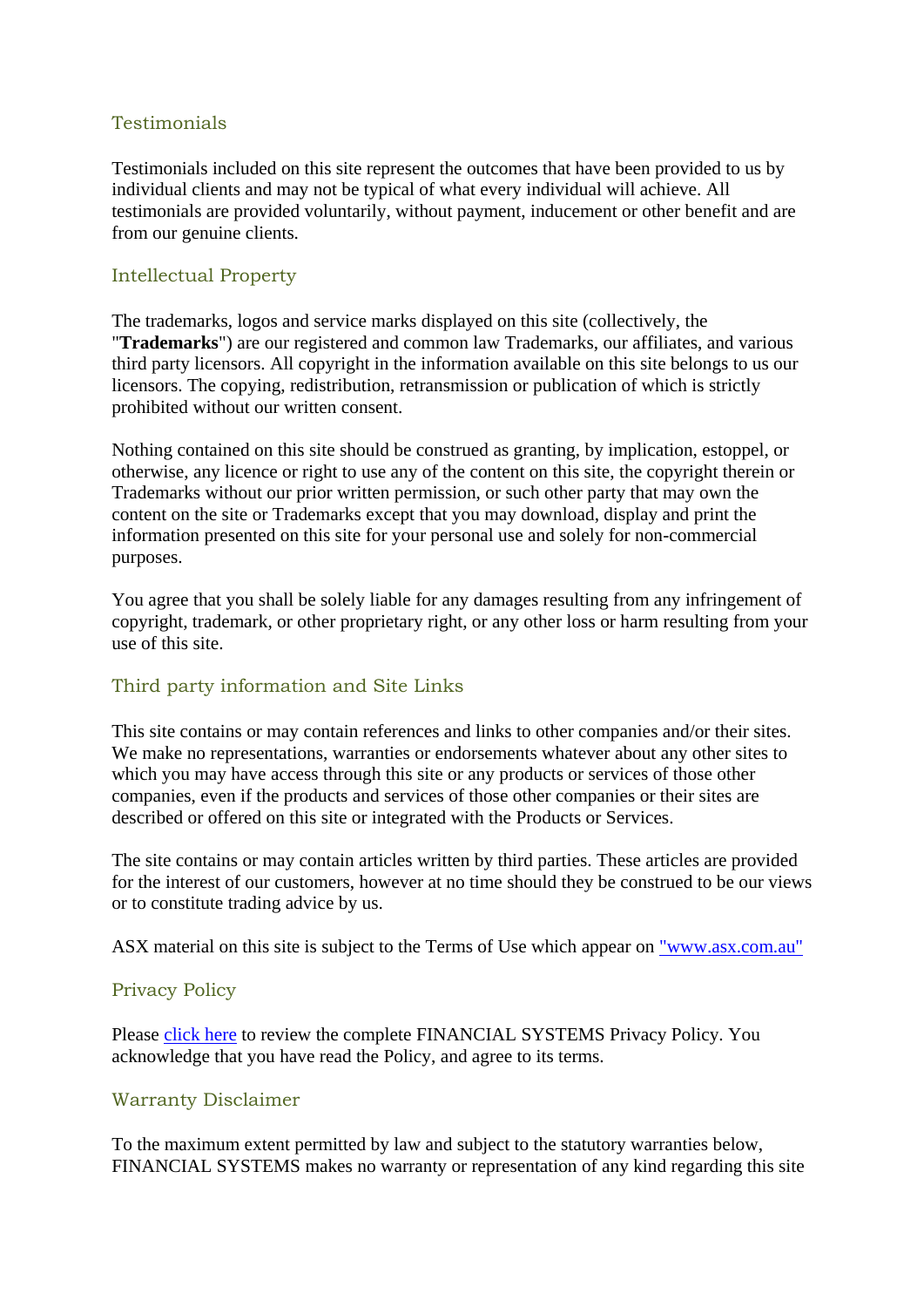and/or any materials provided on this site, all of which are provided on an "as is" basis only. In particular no warranty is given in respect of the timeliness accuracy, completeness, currency or reliability of any of the content found on this site and, subject to the statutory warranties below, expressly disclaims all warranties, terms and conditions, including all implied warranties, terms and conditions of merchantability, satisfactory quality, fitness for a general or particular purpose and non-infringement of proprietary rights, and those arising by statue or otherwise in law or from a course of dealing or usage of trade. FINANCIAL SYSTEMS does not warrant that this site, its servers or any email sent from FINANCIAL SYSTEMS are free of viruses.

# Statutory Warranties

Where legislation (including the Trade Practices Act 1974 in Australia) implies warranties or conditions or imposes obligations which cannot be excluded, restricted or modified except to a limited extent these Terms and Conditions must be read subject to any such statutory provisions.

If such statutory provisions apply, to the extent to which FINANCIAL SYSTEMS are entitled to do so, the liability of each will be limited at their option to:

in the case of supply of goods, the replacement of the goods or supply of equivalent goods, the payment of the cost of replacing the goods or acquiring equivalent goods, the payment of the cost of having the goods repaired or the repair of the goods; and

in the case of services, the supply of the services again, or the payment of the cost of having the services performed again.

#### Limitation of Liability

To the full extent permitted by law in no event shall FINANCIAL SYSTEMS be liable to you for any indirect, special, incidental or consequential damages including without limitation damage to your computer to computer system or settings, loss of data, revenue or profits, which you may suffer arising out of your use, delay in using or inability to access this website or its Products or Services, or in any other way connects with this website, or the Products or Services displayed on this website including without limitation from the downloading of any software from this website.

#### Indemnification

You agree to defend and indemnify FINANCIAL SYSTEMS and its officers, directors, employees and agents from and against any claim, cause of action or demand, including without limitation reasonable legal and accounting fees, brought by you or on your behalf or by third parties as a result of your breach of these terms and conditions or your negligence.

#### Variations

FINANCIAL SYSTEMS reserves the right to change any information related on this website at any time, without notice at its sole discretion by posting an updated version of these Terms and Conditions on this site. You are responsible for regularly reviewing these Terms and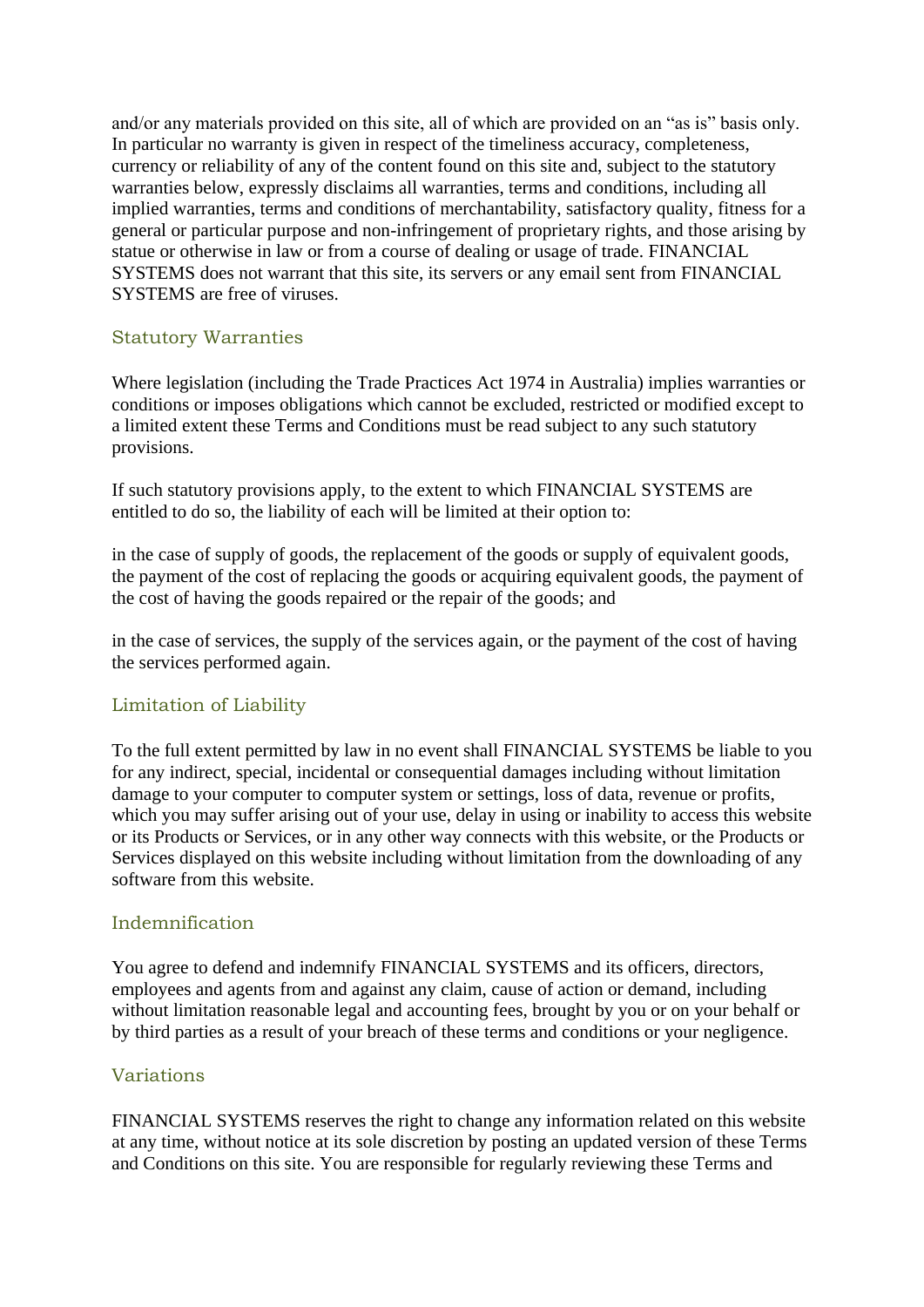Conditions and if you use this website after any such changes are published, such use shall constitute your agreement to such changes.

### Governing Law

These terms and conditions are governed by the laws of New South Wales and both parties submit to the exclusive jurisdiction of the courts of that State.

# How to Contact Us

If you have any questions regarding these Terms and Conditions, please feel free to contact us by e-mail at [info@hubb.com.](mailto:info@hubb.com)

# **Purchase Terms and Conditions**

# When do these terms and conditions apply?

These terms and conditions (**Terms**) are a legally binding agreement between you or the organisation you represent (**you, your**) and Financial Systems Pty Limited (ACN 105 216 340), the holder of an Australian Financial Services Licence (No: 241060) (**us, we, our**). They apply whenever you purchase a Product from us using our Online Facility or from our telephone sales staff and also govern your use of that Product.

You should read these Terms and Conditions in conjunction with our, Refund Policy and Procedures and Privacy Statement and any additional terms and conditions which apply to your purchase and use of a particular Product (as notified by us or agreed by you at the time you purchase the Product) which form part of this agreement by reference (**Additional Terms**).

#### Special Meanings

When used in these Terms and the Additional Terms:

*Events* means all seminars, workshops, computer labs, coaching or courses (online or live)or related events.

*Intellectual Property Rights* means all current and future registered and unregistered rights in respect of patents, copyright, designs, circuit layouts, trademarks, trade secrets, know-how, confidential information, invention and discoveries and all other intellectual property as defined in article 2 of the convention establishing the World Intellectual Property Organisation 1967.

*Online Facility* means our website purchase facility.

*Online Product* means a Product that is made available over an internet portal or link.

*Product* means a product which we have advertised for sale on this website, via our marketing, or through our sales channels. It includes (but is not limited to) all Events,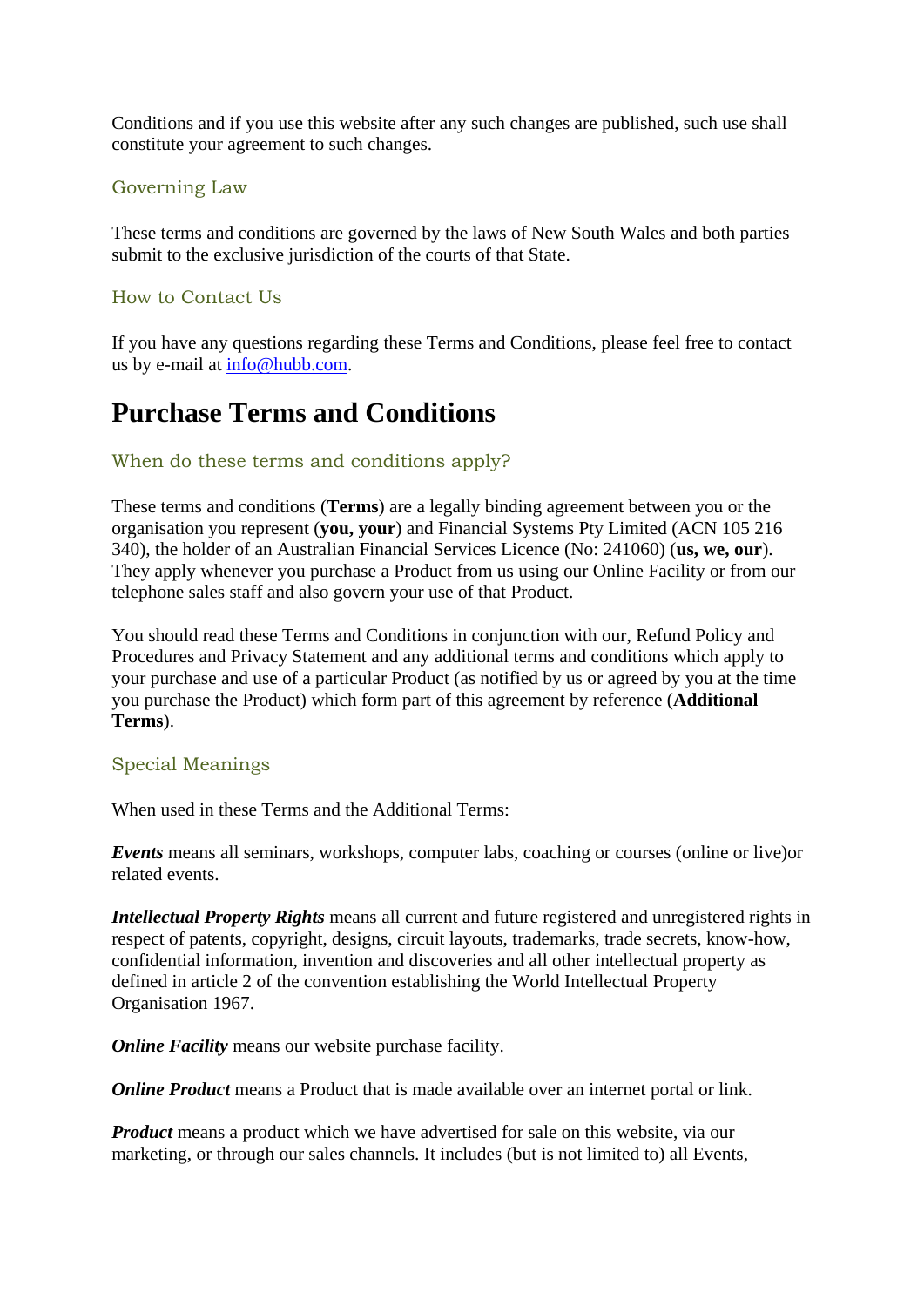publication subscriptions, Software, data services and associate manuals and other materials or services incorporated in or supplied with a product.

*Software* means any of the computer programs owned by FINANCIAL SYSTEMS: HUBB Investor, Stock Investor, ABC Trader, ProfitSource, OptionGear, ValueGain & Integrated Investor including the associated printed material, readme file, the online help and information and any other associated information and documentation and any upgrades of, or supplements to, those programs provided by us from time to time

### Disclaimer

We have not taken into account your investment objectives, financial situation or particular needs. Before making any investment decision on the basis of any information contained in any of our Products you need to consider, with or without the assistance of a licensed adviser, whether the information is appropriate in light of your particular investment needs, objectives and financial circumstances.

#### Ordering Products

Receipt of your order (or our confirmation of your order) does not require us to supply the Product to you until we receive payment for the Product as described below in these Terms. You are responsible for correctly entering all requested order information.

#### Online Payment

Your order for Products must be accompanied by payment of the specified purchase price and delivery costs (using one of the prescribed payment methods) by available credit or otherwise in immediately available funds.

# Other Payments and Payment Plans.

When you purchase a Product from our telephone sales staff you will receive an invoice setting out the payment details in the case of a single payment or showing a payment schedule in the case of a number of payments ("Payment Plan"). Once you have received an invoice, you have authorised us to debit your credit card the amounts set out in the invoice or Payment Plan ("debit") in accordance with these Terms and Conditions. Debits will be deducted at monthly intervals commencing the date of the invoice, or the 1st business day following that date. It is your responsibility to ensure that there are sufficient funds available in your account to allow a debit to be made or you must arrange for payment to be made by another method. If there are insufficient funds available to meet a debit you may incur fees or charges imposed or incurred by us. All late payments will incur interest at the rate of 12% calculated daily and you will be responsible for any third party collection agency costs. If you are uncertain as to when a debit will be processed, you should contact FINANCIAL SYSTEMS Customer Service (+2 8213 6000) to confirm this schedule.

We reserve the right to suspend or cancel delivery of any undelivered Product or Service including data services whilst any payments remain outstanding and you agree to forfeit any / all claims to payments already made.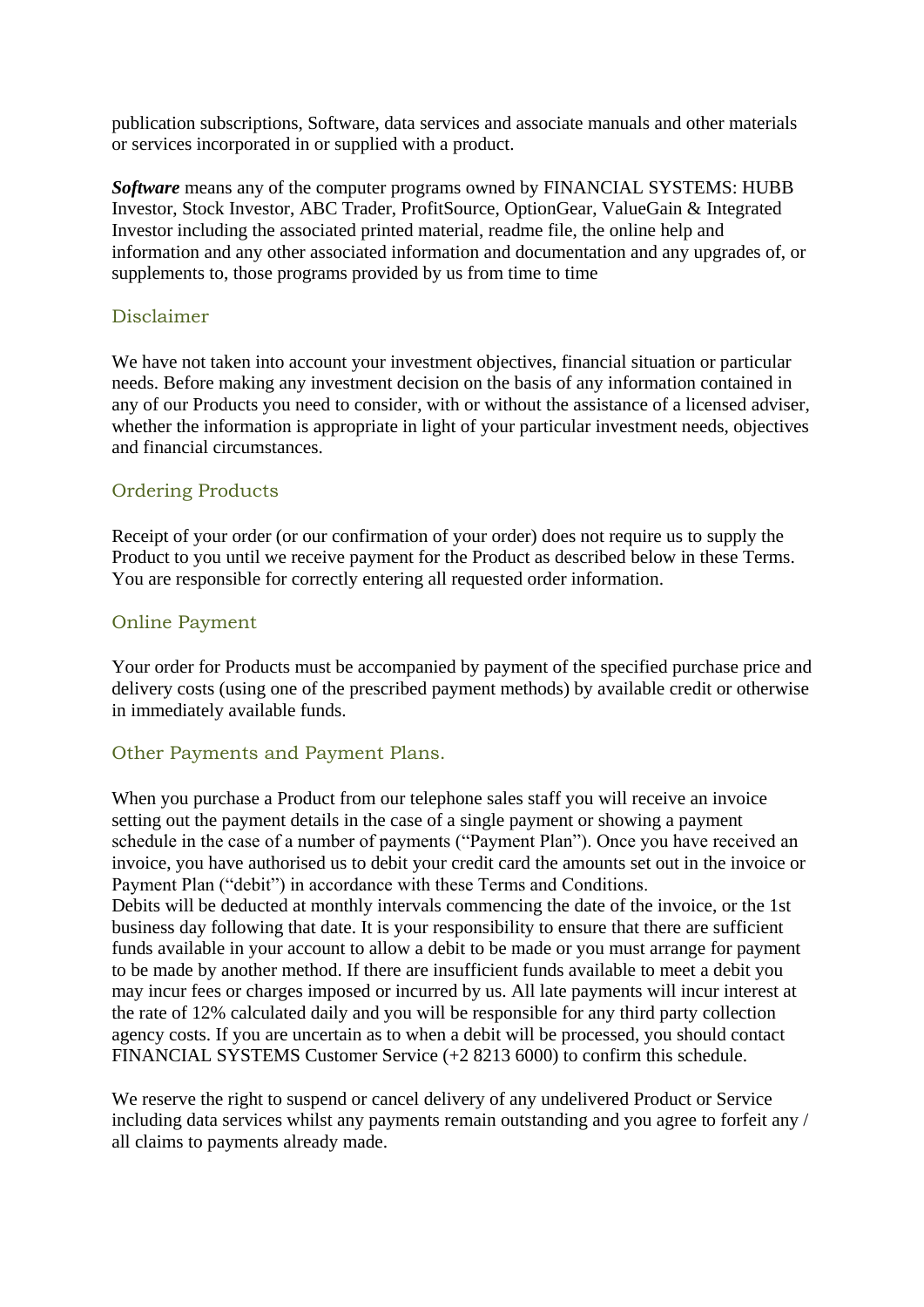# Delivery

Where you have purchased a product which does not require physical delivery, we will usually be able to arrange access to that Product for you within 1 working day of the purchase date or on the date of the Event. Where the purchased Products require physical delivery, orders are dispatched within 2 business days and delivery times are estimated at between 3-7 business days depending on your location within Australia. While we will make every reasonable effort, we do not guarantee that Products will be delivered or made available to you within a particular timeframe. Extra freight and administrative costs may apply if we have to redirect a Product to another destination to that originally nominated by you. Financial Systems Pty Ltd ships goods Australia wide and internationally We charge a flat rate for delivery by Australia Post which will provided at the time of checkout. Where delivery is requested by courier the flat rate will be provided at the time of checkout.

# Customer Service Policy

If for any reason we are unable to dispatch your order we will notify you within 2 business days.

# Security Policy

When purchasing from Financial Systems Pty Ltd your financial details are passed through a secure server using the latest 128-bit SSL (secure sockets layer) encryption technology. 128 bit SSL encryption is approximated to take at least one trillion years to break, and is the industry standard. If you have any questions regarding our security policy, please contact customer service info@hubb.com.

#### Refunds

Our policies in relation to refunds and the process for obtaining a refund are set out in Refunds Policy and Procedures.

#### Event Content and Scheduling

We reserve the sole right to determine all Event content and scheduling and to cancel or reschedule or to change time or location of an Event. If an Event for which you have been enrolled is canceled or rescheduled we will make every reasonable effort to accommodate your request for re-enrolment in another scheduled Event of similar or equivalent nature, but reserve the right to refund at our sole discretion.

If you are registered in an Event we undertake to give reasonable notice to you of any cancellation or rescheduling, provided however, under no circumstances will we be liable for any travel expenses incurred by you as a result of any cancellation or rescheduling.

#### Minors and Special Needs

We will make every reasonable effort to accommodate minors and people with special needs who wish to attend our Events. Please contact us if you have any special requirements before your scheduled Events to enable us to cater for those needs. In any Event we reserve the right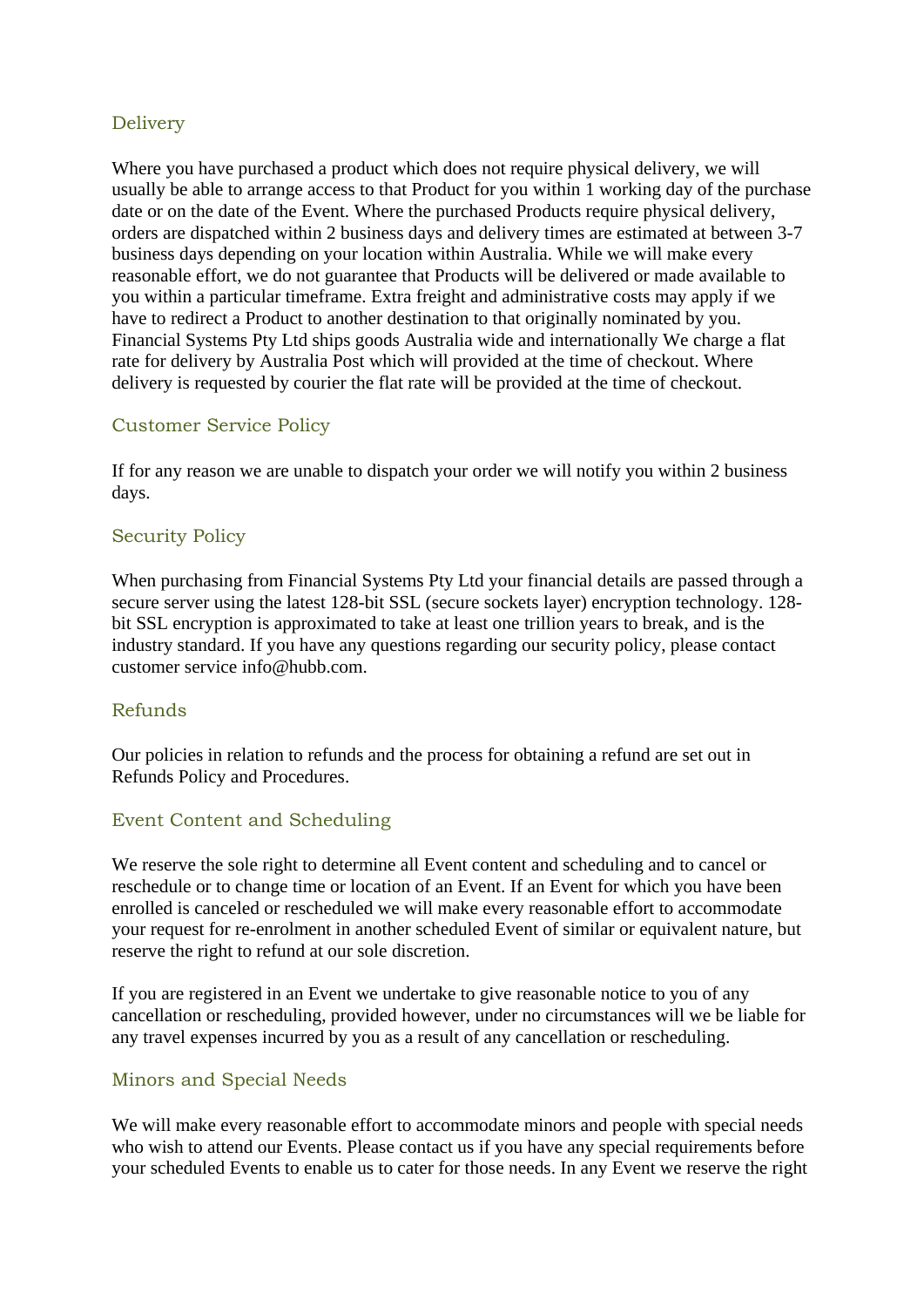to refuse access to anyone that we, in our sole discretion, determine we cannot adequately cater for and still meet the needs of our other students.

#### Terms of use

By purchasing a Product from us, you do not acquire ownership of, or title to, that Product. The Intellectual Property Rights in a Product remain ours at all times. However, your payment of the purchase price grants you a personal non-exclusive, non-transferrable licence to use the Product (in the case of Software, on a single computer solely for your own personal use).

Without limiting any of the above, you must not (and must not attempt to) sub-licence, copy (other than for personal use or back-up), assign, transfer, redistribute, sell, broadcast, alter, modify, decompile, reverse engineer, access source code or dissemble the Product or the information it contains or cause or permit any person to do any of these things.

If you fail to comply with the above Terms and use or disclose the confidential information in the Products we may (at our sole and absolute discretion and without refund):

- suspend and/or revoke your right to access the Product;
- refuse further supply to you of any Product;
- repossess all copies of a Product (including any derivative works based on a Product); and
- exercise any other rights, powers and remedies available to us under these Terms or at law.

Except as advertised by us in relation to a Product or specified in Additional Terms, your right to use a Product does not include a right to receive updates or revisions of that Product. We may, however, at our discretion, decide to offer these to you from time to time (which may be available at additional cost and require you to agree to additional terms).

#### Data Service Renewals

Some FINANCIAL SYSTEMS Products require a data service proprietary to FINANCIAL SYSTEMS to operate. Those Products are first sold with an initial data service subscription. At the expiry of that initial subscription period a renewal fee will become due and payable by you if you wish to continue to use the Product. When payment is not received by the due date, access to that Product will be denied. Data service renewal fees are not refundable.

#### Technical and Trading Support

Technical and Trading support is provided with a Product without additional charge and is delivered by any combination of email, live chat and online forums. Telephone support is available as a paid Premium Support Service (unless included in a promotion, or specified otherwise).

#### Online Events Minimum Requirements

To participate in an online Event you will require: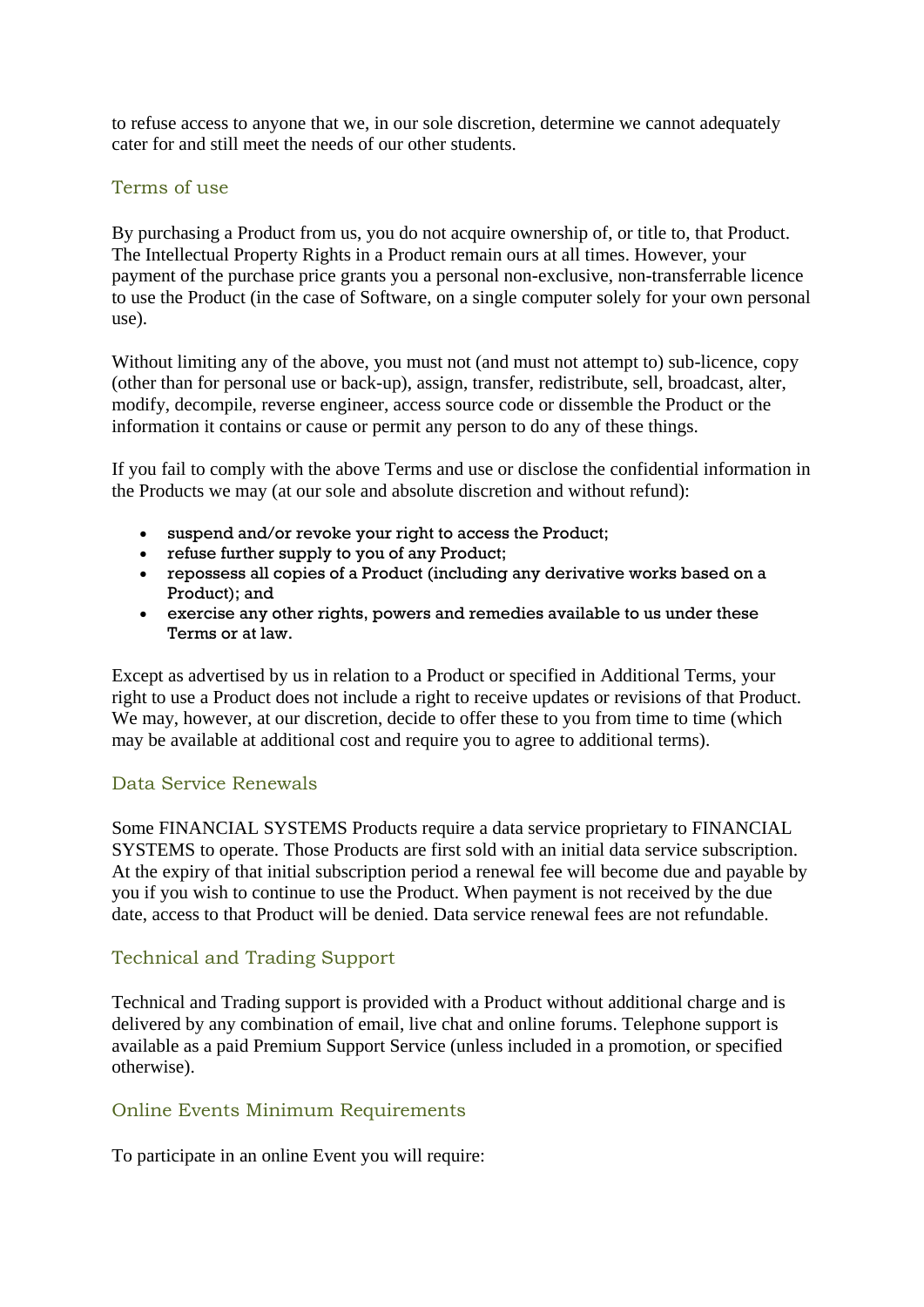- Intel® Pentium® II 450MHz or faster processor or equivalent (1GHz recommended when screen sharing)
- 128MB RAM minimum PC requirement
- Access to the Internet (preferably Broadband)
- Installation of appropriate Flash Players

#### No warranties.

All Products are sold to on an "as is" basis. To the extent permitted by law, all terms, conditions, warranties, undertakings, inducements or representations, whether express or implied, statutory or otherwise, in connection with a Product or its use (including, without limitation, our performance of these Terms and any warranty of merchantability or fitness for a particular purpose) are excluded.

Except as expressly stated on our website or in the Additional Terms or written instructions accompanying a Product, we do not represent that a Product will work on or be compatible with your operating systems, programs or applications. In particular no warranty is given in respect of the timeliness accuracy, completeness, currency or reliability of any of any Product we sell nor do we warrant that a Product will be free of computer viruses or will not adversely affect your computer system or cause other technical problems. We also do not warrant that your access to a Product will be continuous or fault-free.

# Our liability to you

To the extent permitted by law, we are not responsible for any liability loss or damage (whether direct, indirect, special or consequential) whatsoever and however ("Loss") arising from or in connection with your use of a Product, whether that liability, loss or damage was caused by delay, error or omission, negligence, negligent misstatement or otherwise. We will accept liability for breach of these Terms and Conditions in accordance with the principles applied by the courts. However, we will not accept liability for any Loss where that Loss is caused by events outside our reasonable control (such as a malfunction in equipment or software error, Internet access difficulties or delay or failure of transmission).

If a warranty or condition implied by law cannot be excluded, our liability in relation to such a warranty or condition is limited, at our option, to either re-supply the Product or the purchase price for the Product.

Any claim by you against us under these Terms (other than under our Refunds Policy and Procedures) must be made within six months from the date of the act or omission giving rise to the claim.

#### Your liability to Us

To the maximum extent permitted by law you agree to defend and indemnify FINANCIAL SYSTEMS and its officers, directors, employees and agents from and against any claim, cause of action or demand, including without limitation reasonable legal and accounting fees, brought by you or on your behalf or by third parties as a result of or in connection with your access or use of, or actions in reliance on our Products, your breach of these terms and conditions or your negligence.